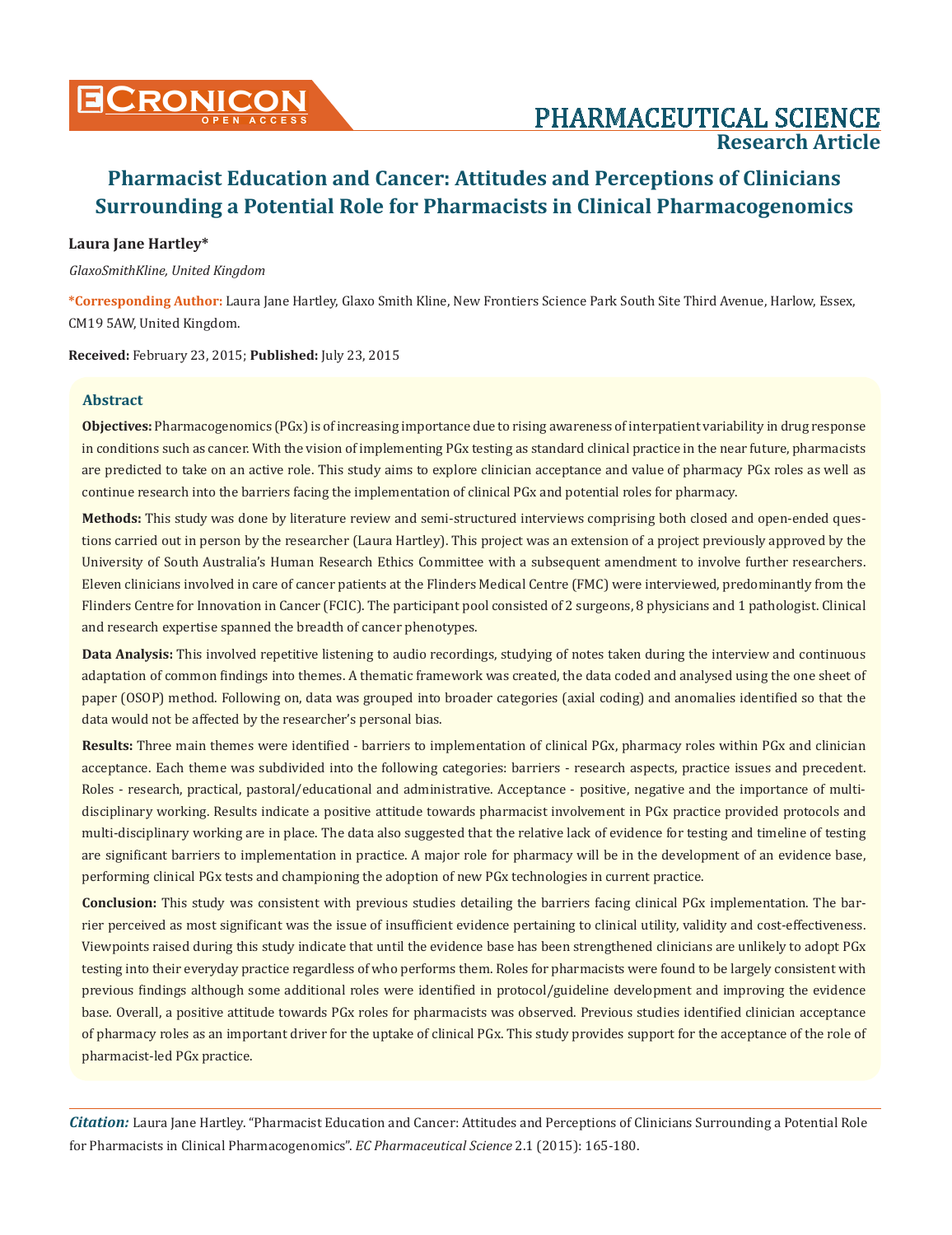*Keywords: Pharmacogenomics; Pharmacogenetics; Pharmacogenomics; Metabolic profiling; PGx testing; Risperidone; Quetiapine*

#### **Introduction**

#### **The Importance of Pharmacogenomics in Healthcare Practice**

Pharmacogenomics (PGx) is the study of how alterations in the human genome affect the overall behaviour of drugs. Part of pharmacogenomics focuses on the effects of genomic variation in drug metabolising enzymes such as cytochrome P450 termed 'pharmacogenetics' [1,2]. The terms 'pharmacogenomics' and 'pharmacogenetics' are often used interchangeably - in this study, the terms 'pharmacogenomics', 'metabolic profiling' and 'pharmacogenomic testing' will be used to describe the utilisation of genomic technologies for the purposes of eliciting metabolising enzyme status in reference to commonly used drugs.

Genomic variations can lead to changes in both pharmacokinetics and pharmacodynamics. This study focuses on changes in the pharmacokinetic aspects of drug response, particularly alterations in metabolism. Changes in drug metabolism may lead to reductions in drug efficacy and safety subsequently increasing the risk and incidence of side effects or adverse drug reactions (ADRs) [3]. Genomic variations influencing pharmacokinetics are usually heritable and last a lifetime effectively prohibiting particular patients from receiving certain medications such as irinotecan and cetuximab unless the benefits grossly outweigh the risks (in severe cases, hospitalisation or death) [3]. This may be viewed as a lost opportunity for proven effective therapy [4].

Recent studies estimate that genetic variation accounts for 20-95% of interpatient treatment response variability [3]. As many as 7% of hospital admissions in Europe are thought to be due to ADRs [3] and since ADRs are one of the top five causes of death in the USA alone[3,5], it is reasonable to hypothesise that PGx testing prior to treatment will make a significant contribution to improving efficacy and safety profiles.

In some fields (e.g. cancer, organ transplantation and therapeutic drug monitoring [3,6]) the use of genetic markers was introduced into clinical practice years ago. In oncology, PGx markers relating to the pharmacodynamics of targeted therapies (e.g. KRAS for cetuximab and Her2 for trastuzumab) are regularly used to guide prescribing [7]. However, there are certain drugs which are known to be affected by variations in metabolising status but pre-emptive profiling is not carried out in practice. For example, irinotecan (a semi synthetic analogue of camptothecin used in colon cancer) states PGx information in its Summary of Product Characteristics (Appendix C) and in some cases on its packaging as well, yet routine testing for UDP-glucuronosyltransferase 1 (UGT1A1) variants is not performed [1]. The possible reasons for this are detailed later in the study.

#### **Barriers to Clinical Implementation**

There is substantial evidence to support the integration of clinical PGx in practice and a deeper understanding of the effects of genomic variation on drug response afforded by the increase in high throughput genomic technologies available has already contributed to the emergence of 'personalised medicines (PM)' in healthcare [8]. Despite the continuing expansion of simplified technologies establishing their place in clinical practice, there are multiple barriers to their success as prescribing tools.

A recent report described the introduction of PM as 'a disruptive innovation' which would require multiple changes to existing protocol and development of new business models to incorporate it into current practice [9]. The report also identifies that although the move towards PM has been foreseen for many years, the transition will be slow due to the multiple barriers preventing its establishment.

For the purpose of this study, the barriers to clinical implementation identified in the literature are broadly grouped into three categories- cost, evidence and education.

**Cost Issues:** The first issue of cost is reimbursement. PGx testing is expensive - according to a recent study, the cost of testing for variations in CYP2C9/VKORC1 for warfarin ranges from \$199-500 [10] and UGT1A1 testing costs on average \$375 [10,11]. The relative lack of cost-effectiveness studies is also a factor [10]. Although there are cost-effectiveness studies for some tests, in general the evidence base

*Citation:* Laura Jane Hartley. "Pharmacist Education and Cancer: Attitudes and Perceptions of Clinicians Surrounding a Potential Role for Pharmacists in Clinical Pharmacogenomics". *EC Pharmaceutical Science* 2.1 (2015): 165-180.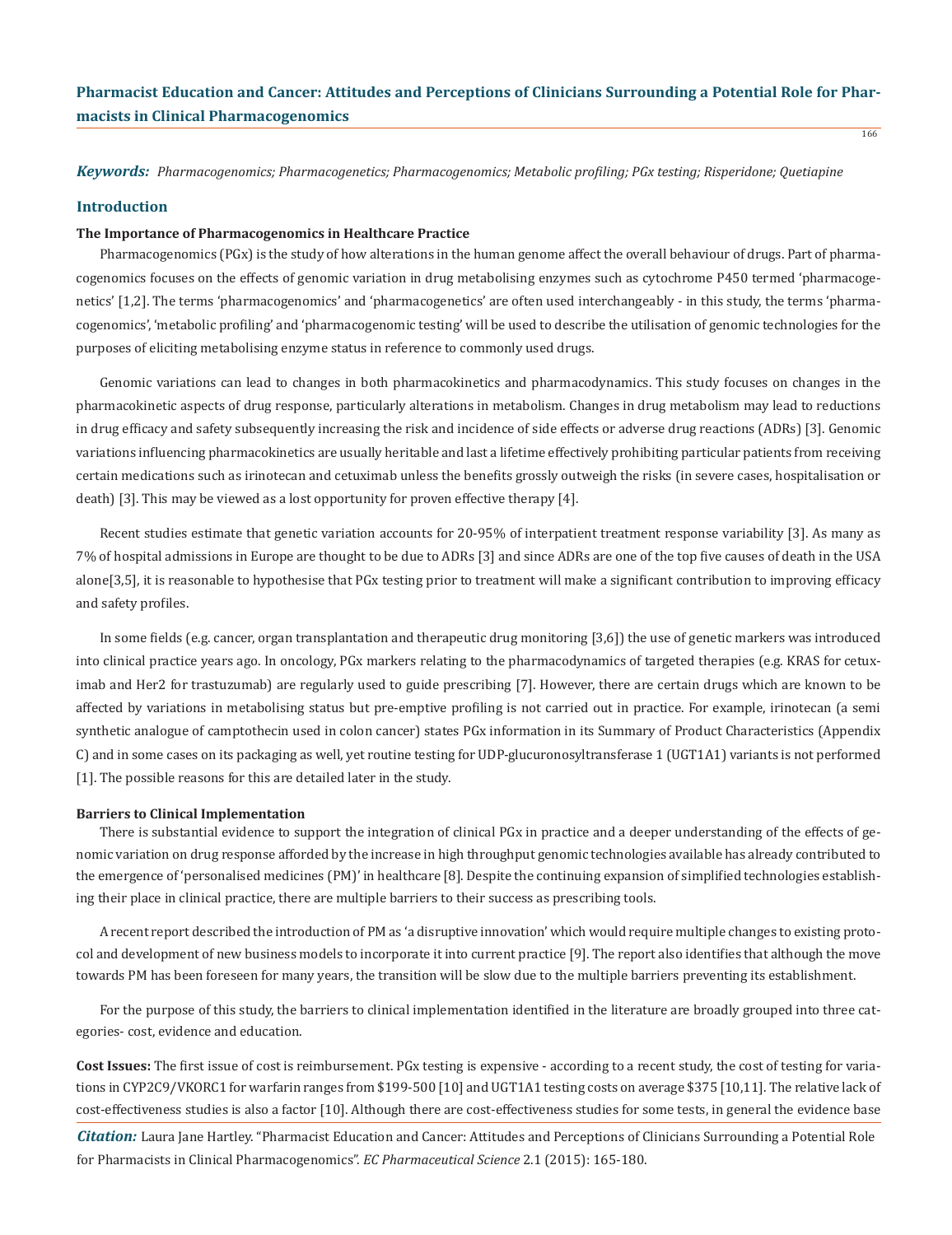is inconsistent, frequently oversimplified and often hypothetical [12]. Though initial expenses are likely to be substantial, testing may save money in the long-term by reducing ADR incidence [10,12], increasing patient productivity and reducing overall healthcare costs by imposing sensible restrictions on the use of expensive targeted therapies such as monoclonal antibodies [10,13].

A 2010 study showed that the likelihood of reimbursement was stronger if the test had strong evidence of clinical utility (addressed later in the study) and was recommended by professional bodies such as the National Institute for Health and Clinical Excellence [10]. Focusing on building a solid evidence base including cost-effectiveness studies for PGx tests may improve the chances of implementing clinical PGx but it will be time-consuming and costly to do [10,13]. The alternative (self-payment) may reduce the cost to healthcare facilities but not only does this risk the increase in use of direct-to-consumer tests which are often inconclusive at best [14], it also carries the risk of patient-healthcare professional (HCP) miscommunication, psychological distress and a whole host of other ethical and legal issues beyond the scope of this paper [14].

**Evidence:** It has been increasingly acknowledged that the demonstration of clinical utility and validity of PGx markers is an essential factor influencing the successful uptake of clinical PGx. Without strong evidence of clinical utility and validity, HCPs are less likely to accept testing into practice [13] and even though well thought out randomised controlled trials have afforded us the most useful evidence, the data is not always available [10,15]. Such data varies in strength depending on the technology [10] creating inconsistency in the evidence base and as such, uncertainty surrounding the adoption of such tests [16].

To illustrate - a recent study found that although many conditions have PGx markers, their expression is not always associated with the presence (or lack) of a drug response but rather their expression provides an indication of their influence on the natural disease course (a 'prognostic' factor rather than a 'predictive' factor) [15]. Furthermore, this study found that prognostic markers would not influence treatment choice (therefore they lack clinical utility) but predictive markers would provide a useful indication for treatment choice [15]. KRAS genotyping is an example of a predictive marker and used to guide the prescription of anti-EGFR (epidermal growth factor receptor) therapies (e.g. cetuximab) in metastatic colorectal cancer [15]. BRAF mutation testing acts as an example of a prognostic factor for the same indication [17]. Although the patient may benefit from anti-EGFR therapy, the marker is not routinely exploited to guide their prescription [15,17].

**PGx in Pharmacy Practice and Education:** Many consider the largest barrier facing clinical PGx to be HCP education. Studies have shown that at an undergraduate level, young HCPs (both medics and pharmacists) are not equipped with the skills necessary to take on new PGx roles before they graduate due to a lack of teaching on the topic [17-19]. Pharmacists are considered to be 'experts in drug therapy and management' and are responsible for ensuring the safe and effective use of medicines. As such it is likely that the role of PGx testing will fall to them to improve clinical outcomes [1,20]. A recent study has predicted that in the future, not only will pharmacists be expected to perform community based PGx services [3], order and interpret tests, make PGx-based prescription recommendations, they will also be expected to provide PGx training and education to other HCPs [1,20,21].

However, currently the majority of pharmacists are neither considered equipped by other HCPs nor do they consider themselves sufficiently prepared to perform these roles effectively [22,23]. One study identified those that possess the necessary skills have undergone further specialist training after university [23]. The same study identified clinician acceptance of these roles as a major driver encouraging the uptake of pharmacist-led clinical PGx [23]. An example of successful integration of clinical PGx testing can be seen at St Jude Children's Research Hospital, Memphis, USA. The pharmacist-led, hospital-based PGx service is performed alongside existing pharmacokinetics services [6]. The test results are sent to pharmacists for interpretation and this informs their therapy recommendations and changes. Another example is the integration of pharmacists into interpretation teams within companies specialising in genetics where they work in multi-disciplinary teams to analyse test results and provide advice and recommendations to clinicians [24]. In both cases, pharmacists are demonstrated to be highly flexible in the roles they perform.

*Citation:* Laura Jane Hartley. "Pharmacist Education and Cancer: Attitudes and Perceptions of Clinicians Surrounding a Potential Role for Pharmacists in Clinical Pharmacogenomics". *EC Pharmaceutical Science* 2.1 (2015): 165-180.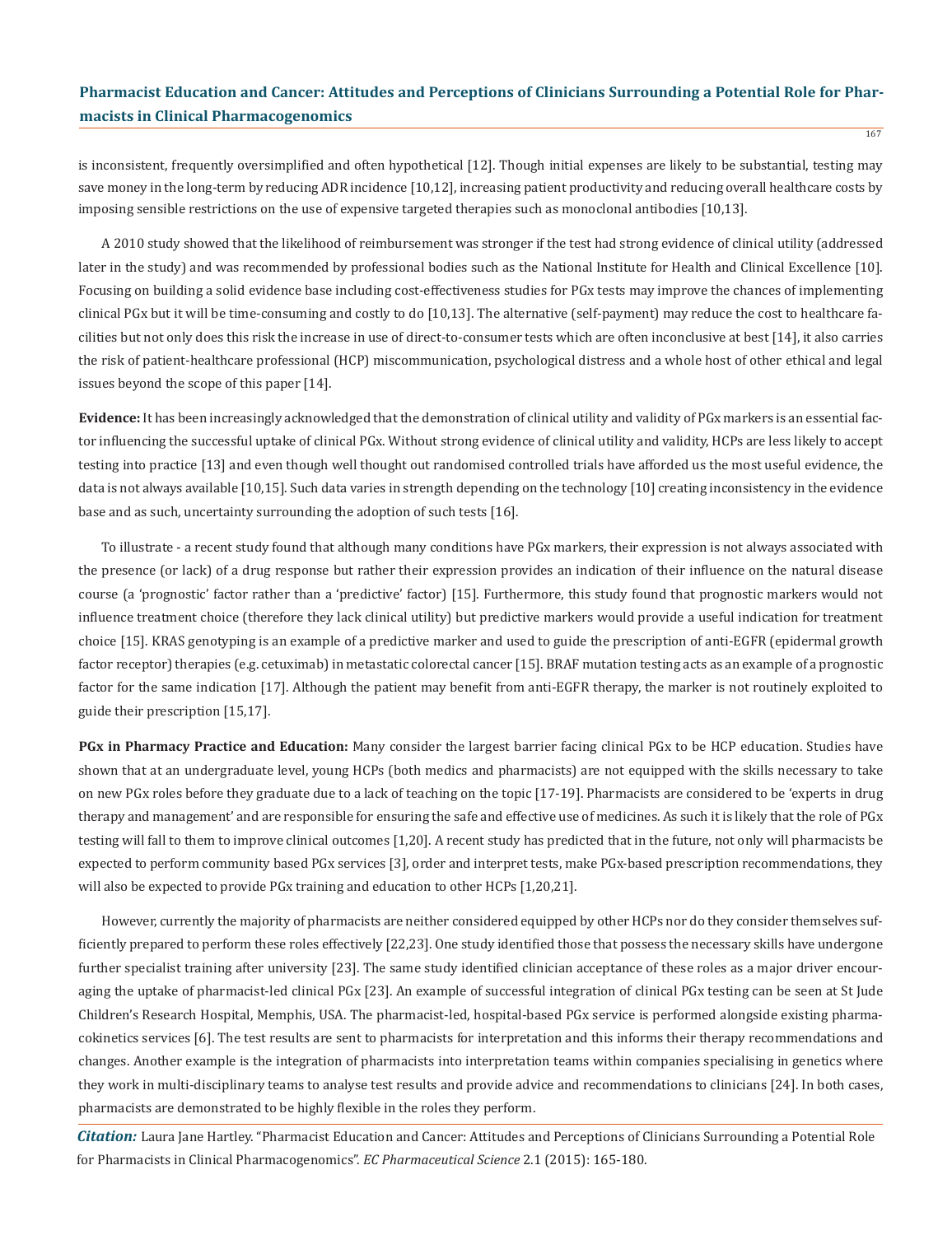Despite demonstrations of adaptability for both pharmacy and the corresponding technology, the comparative lack of HCPs with in-depth PGx knowledge has led to a deficiency in champions for the area [25]. There have been studies to suggest that the adoption of new technologies is based on the 'I will if you will' principle [25] and this indecision has led to delays in the implementation of PGx testing. It is predicted that educating our young HCPs will lead to the generation of champions for the area [25].

#### **An Example in Clinical Context**

One example of such a test which may be useful in clinical practice is that of eliciting CYP2C9 status. CYP2C9 is an enzyme involved in the metabolism of warfarin - an anticoagulant commonly used to prevent clotting events in pro-thrombotic conditions such as atrial fibrillation and ischaemic stroke [26,27]. A recent study ascertained that 15% variability in patient response is attributable to single nucleotide polymorphisms (SNPs) in the gene encoding Vitamin K Oxido-Reductase Complex 1 (VKORC1) and 18% is due to SNPs in the gene encoding CYP2C9 [28]. The same study also identified that pre-emptive PGx testing reduced the number of hospitalisations caused by ADRs (thromboembolisms and haemorrhage [25]) by 30% [28].

The test is able to identify whether a patient is homozygous for wild-type CYP2C9\*1 (extensive metabolisers) or heterozygous (poor metabolisers) i.e. CYP2C9\*1 plus one copy of CYP2C9\*2/3 and is therefore useful to determine their starting dose of warfarin [28]. Patients who were heterozygous were shown to have a 50-75% decrease in their capacity to metabolise warfarin indicating that their starting dose should be lower than those homozygous for CYP2C9\*1 [28]. Patients found to be either homozygous for or heterozygous to include CYP2C9\*3/4/5 were advised to avoid warfarin, unless the benefits outweighed the risks of treating and no alternative was available, due to severely diminished capacity to handle warfarin.

Although this study identified useful information about warfarin starting doses and avoiding ADRs with initial treatment, it failed to demonstrate a difference in the time taken to achieve the target INR between the groups and also failed to demonstrate a change in need for a 6 month INR check [28] indicating that even though PGx testing may be useful for improving safety and efficacy, it will not have a great impact on the timescale or monitoring of treatment. However, a recent study identified that PGx-guided warfarin dosing shortened the time period to achieve the target INR by 8 days and this resulted in more patients staying within the therapeutic window [29] in addition to a lower incidence of over anti-coagulation events. The discrepancy between these two studies is thought to be one of the factors affecting the integration of routine warfarin profiling into clinical practice.

#### **Examples of PGx Tests Currently Available**

A handful of protein- and DNA-based PGx tests have been developed and subsequently approved for in vitro diagnostic use representing tangible deliverables of the many genomic studies that correlate genetic variation to interpatient variability in drug response [30].

In 2005, the Food and Drug Association approved the first PGx test designed to elicit CYP450 metabolising status (Amplichip™ CYP450 Test; Roche Molecular Systems, Inc. NJ, USA) [30]. The test is based on the Affymetrix microarray technology for genotyping 27 separate CYP2D6 alleles and 3 CYP2C19 alleles linked to different metabolising phenotypes [30]. This test is recommended but not necessary for drugs that act as substrates for CYP2D6 and 2C19 e.g. tricyclic antidepressants and opioids [31]. Select laboratories also perform other tests for select populations. For example, the HLA-B\*1502 allele test for carbamazepine-induced Stevens-Johnson syndrome in patients of Asian descent [32,33]. The DMET™ Plus Panel (Affymetrix) covers a wide range of genetic variations including rare and common single nucleotide polymorphisms (SNPs), insertions and deletions, many of which are not assayed for by conventional SNP methods [30].

Other PGx tests are available for the identification of predictors of susceptibility to ADRs associated with antipsychotic medications such as risperidone and quetiapine [30]. The PhyzioType™ (Genomas Inc. CT, USA) system assesses a number of DNA markers using

*Citation:* Laura Jane Hartley. "Pharmacist Education and Cancer: Attitudes and Perceptions of Clinicians Surrounding a Potential Role for Pharmacists in Clinical Pharmacogenomics". *EC Pharmaceutical Science* 2.1 (2015): 165-180.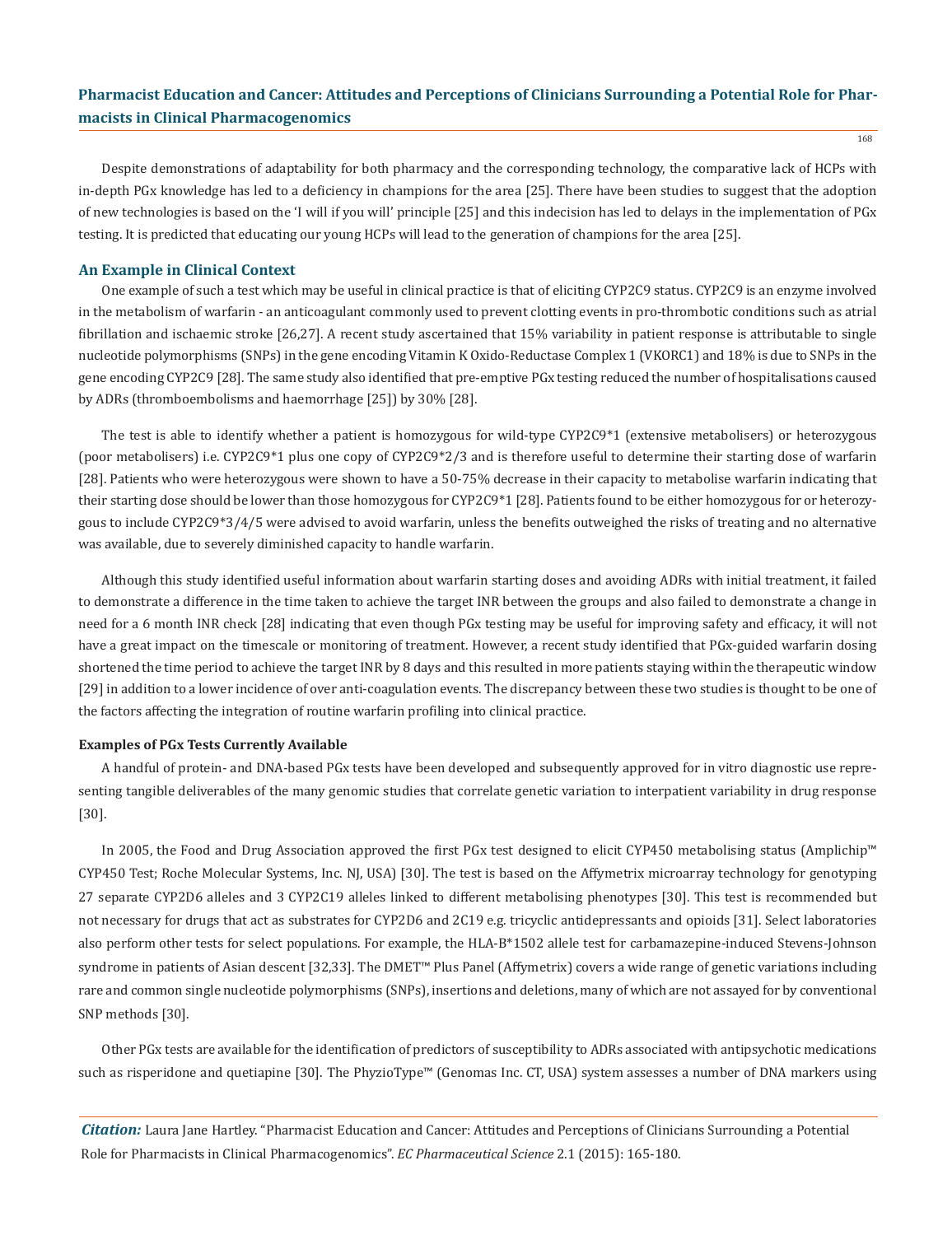a complex biostatistical algorithm to predict a patients' risk of developing potentially life-threatening ADRs such as antipsychoticinduced metabolic syndrome [30]. In 2011, the PhyzioType™ system received FDA approval for the diagnosis and prevention of prediabetic and metabolic side effects associated with second generation antipsychotics [34].

#### **Literature Review**

There have been multiple studies in the past few years assessing the barriers to and attitudes surrounding the integration of PGx testing into practice. Thus far, the studies have concluded that although there is great interest in and potential for pharmacy taking on the role of PGx testing, the profession is not currently knowledgeable enough to take the role on. A recent qualitative study in South Australia, conducted semi-structured interviews with 21 hospital pharmacists to assess their knowledge of PGx and its importance in every day practice [2]. The results showed that the interviewees were unsure about the importance of PGx and how to implement PGx testing into their practice.

Concurrently, a small scale study of the roles specialist pharmacists performed in PGx and assessment of the readiness of the profession to take on this role was conducted [35]. This study identified that although pharmacists performed a large range of roles within PM and were becoming more involved with PGx, as a whole the profession was not sufficiently educated enough for the integration of testing to be a success. The study also found that clinician acceptance (an unknown entity) was an important driver encouraging the uptake of PGx practice in pharmacy [23].

In conclusion, these select studies show that pharmacy is not ready to take on the role of PGx testing despite having the interest. There is a lot of uncertainty surrounding how these tests could be integrated into practice, whether they will be of value to patient care from both a clinical and cost-effectiveness perspective and until now, the studies have concentrated on a PGx role for pharmacists involving biomarker profiling in cancer. However, there have not been any studies assessing the potential role for pharmacists in metabolic profiling; an area where it is believed their involvement may have significant impact on the quality of patient care. Furthermore, there have been no studies investigating whether pharmacist involvement in any form of PGx testing (biomarker or metabolic profiling) would be accepted and perceived as valuable by the medical community.

#### **Study Objectives**

This project is a continuation of previous research investigating the barriers facing the integration of clinical PGx testing and roles pharmacy can perform within PGx and PM. This project aims to fill the gap identified by previous studies by investigating clinician acceptance of pharmacist assistance in the uptake and performing of metabolic profiling.

#### **Methods**

#### **Data Gathering**

This study was based on a set of 3 qualitative interview questions conducted by the researcher and focused on the following areas:

- a. Whether a pharmacist role in PGx (particularly metabolic profiling) would be valued by clinicians
- b. Whether metabolic profiling is being performed in the specialty area of the interviewee
- c. Which tests, who is involved in carrying them out and potential roles for pharmacy
- d. The problems facing implementation, whether pharmacy could help or not and why

Prior to the interview, information regarding the interviewees' area of specialty and seniority was gathered from searches on the Flinders University intranet. This information was checked with the participant at the start of the interview and any discrepancies noted. Those without such information were asked for this at the start of the interview. The structure of the interview was based loosely on the flow chart in appendix A with the identity of the next question prompted by the answer before it. Interviewees were encouraged to provide greater detail if their answers encouraged further discussion. Questions relating to demographics were asked first as an introduction to the study.

*Citation:* Laura Jane Hartley. "Pharmacist Education and Cancer: Attitudes and Perceptions of Clinicians Surrounding a Potential Role for Pharmacists in Clinical Pharmacogenomics". *EC Pharmaceutical Science* 2.1 (2015): 165-180.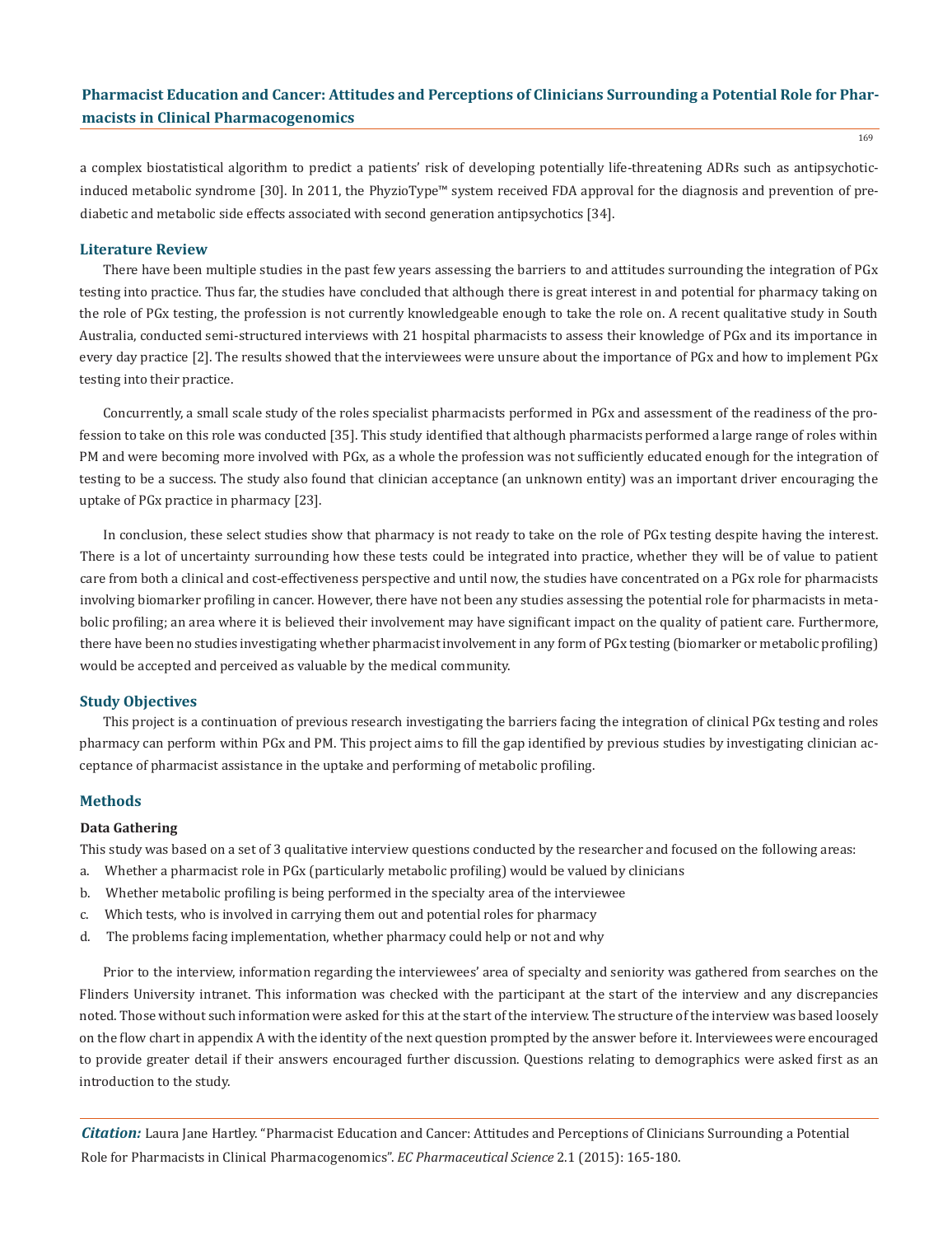Participants were selected based on their location and involvement in a field of medicine where routine metabolic profiling would potentially make a significant impact. Participants were invited to take part in the study by email or verbal invitation via the Academic Supervisor (Prof R. McKinnon) and arrangements for face-to-face interviews were made by the researcher (Laura Hartley) via email. A participant information sheet and consent form was given to each of the interviewees to read and sign prior to starting the interview. All interviews were conducted during working hours at the FCIC/FMC.

The interviews were conducted between February and April 2014, audio-recorded and transcribed by the researcher by repetitive listening to the audio recordings (made on iPad and Dictaphone). The interviews were conducted in either a private meeting room or the participants' office and involved only the participant and researcher. During the interview, notes were taken to back up or clarify any answers given by the participant. There was no time limit given to the interview to encourage open discussion however the majority of interviews lasted no more than 15 minutes in total due to demanding work schedules.

As the study was an extension of previous research carried out by the FCIC, it was already approved by the University of South Australia's Human Research Ethics Committee and a new application was not needed. Amendments to the original ethics protocol were approved prior to data collection and made to include a new researcher, a new set of participants (clinicians) and to make changes to the interview questions, participant information sheet and consent form. The data gathering process continued until the point of data saturation and no new findings became apparent [36,37,38]. Participant personal information remained confidential - only information regarding area of specialty, years of practice in specialty area and research activity was recorded. The anonymous raw data included the audio recordings and transcripts and remain securely stored at the FCIC.

#### **Data Analysis**

Data analysis was carried out throughout the data collection stage [36]. Initially, this involved repetitive listening to the audio recordings and studying of notes taken by the researcher during the interviews. Any common findings derived from the initial stages of the data analysis process were documented and used to develop a list of main themes [2,36,39].

From this list, a thematic framework was created and categories identified based on the interview questions and any issues highlighted during the interview process [2,36]. The coding process was then carried out. During this stage, the transcripts and notes were read repeatedly and sections of the text ascribed to the main categories or themes e.g 'evidence' or 'pharmacist roles'. The text was also labelled with numerical or short text descriptions to aid identification of origin later on [36]. After all the data was coded, the text under each heading was analysed using the OSOP (one sheet of paper) method [36]. During this process, the sections of text were read and separate notes were made surrounding any issues that arose from the coded data and associated with the participants' identities [36]. Once completed, all the issues raised were grouped into broader categories, headings or themes (axial coding) [36]. Any contradictory evidence that stood out was identified so that the data analysis would not be affected by the researchers' personal bias [36,37] and bias was not introduced into the study.

Data analysis involved the continuous generation and adaptations of themes and categories [39]. Repetitive reading and reflecting on the results and quality of data aided deeper understanding and familiarisation [36]. The researcher was also aware the participants were from a different background (pharmacy student and clinician) [2,36].

#### **Results**

### **Demographics**

11 qualified physicians were interviewed. Clinical experience ranged from registrar to specialist. Four participants had worked in their current specialist field for between 0 and 5 years, two between 6 and 10 years, two between 10 and 15 years and three for 15 years or more. Ten participants described themselves as 'research active', one did not. Of those that considered themselves research

*Citation:* Laura Jane Hartley. "Pharmacist Education and Cancer: Attitudes and Perceptions of Clinicians Surrounding a Potential Role for Pharmacists in Clinical Pharmacogenomics". *EC Pharmaceutical Science* 2.1 (2015): 165-180.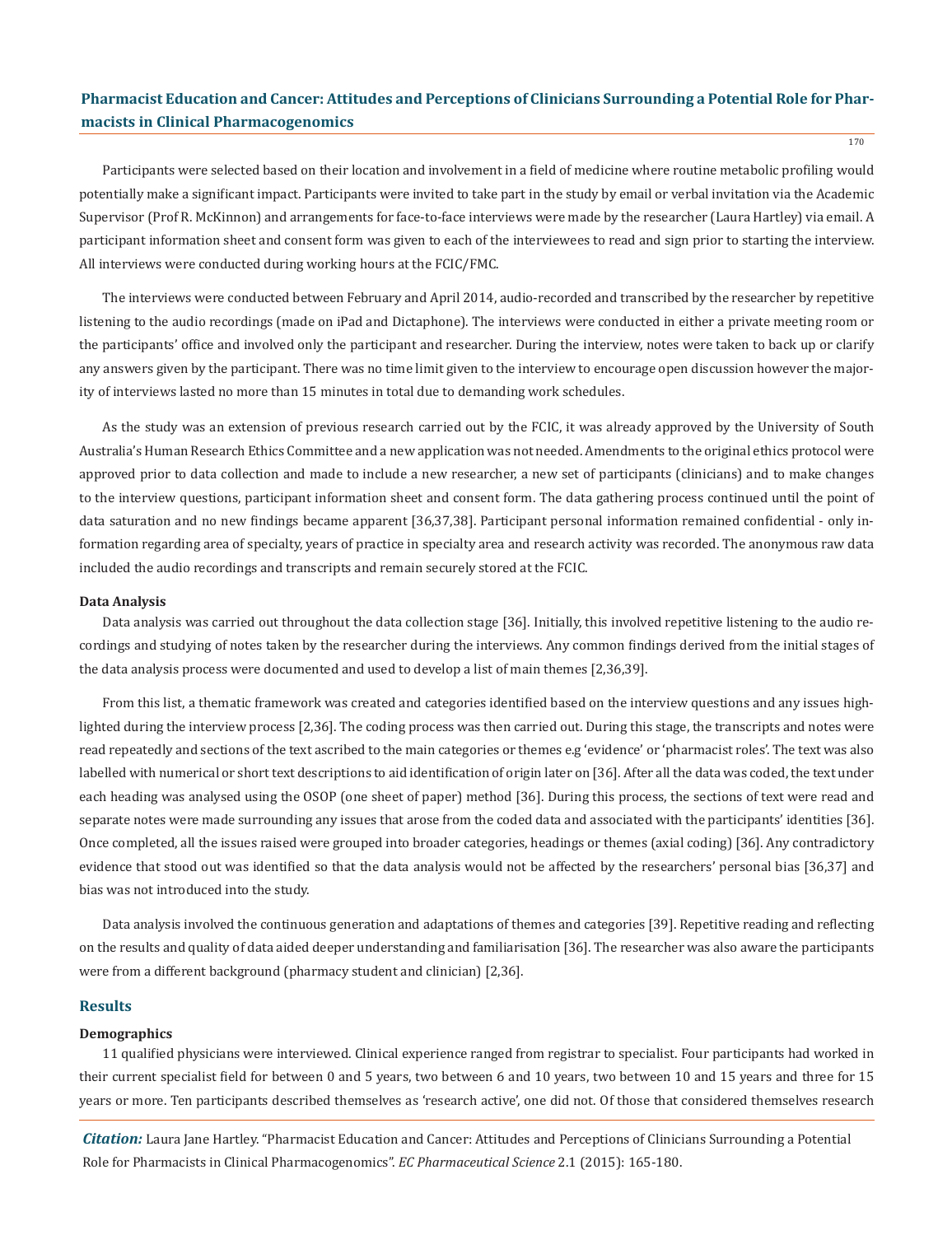active - seven participants spent between 0 and 5 hours per week on PGx and PM research, two between 11 and 15 hours per week and one 15 hours or more per week (the eleventh participant was considered 'research inactive' and was therefore not asked how many hours they spent on PGx and PM research)

Primary research interests were attributed to the following cancer categories: lung (1), gastrointestinal (oesophagus to colon) (3), haematological (1), pharmacology, targeted therapies and basic science (3), endocrine (including genitourinary, gynaecological and breast) (2) and pathology (1). All participants perform clinical duties at the FMC. 8/11 clinicians interviewed participate in roles involving PGx to some degree in three main areas: clinical practice, academia and/or research.

#### **Findings**

Based on the transcripts of the interviews, there were 3 major themes identified (Figure 1). The first theme identifies the main barriers believed to be preventing the integration of clinical PGx in the current setting, the second details potential pharmacy roles in metabolic profiling perceived as valuable by clinicians. The third theme considers clinician acceptance of pharmacist involvement in PGx.



### **Barriers to Implementation of Clinical PGx**

The interview data identifies 3 main factors thought to be causing significant delays in the implementation of clinical PGx (Figure 2).

**Research Aspects:** 'Research Aspects' broadly covers issues identified at interview with the evidence base for PGx testing and cost. 10/11 clinicians interviewed identified the relative lack of evidence for PGx tests to be the main barrier to implementation in clinical practice. When examined further, the specific issues attained to lack of clinical utility and validity studies, inconsistency between perceived therapeutic benefit and clinical impact and unfamiliarity with the technology. 1/11 clinicians identified a possible solution to the problem (marked \*).

Cost of testing was also identified to be a major contributing factor to the delays in implementation. 6/11 raised issues with costeffectiveness and cost to the patient.

*Citation:* Laura Jane Hartley. "Pharmacist Education and Cancer: Attitudes and Perceptions of Clinicians Surrounding a Potential Role for Pharmacists in Clinical Pharmacogenomics". *EC Pharmaceutical Science* 2.1 (2015): 165-180.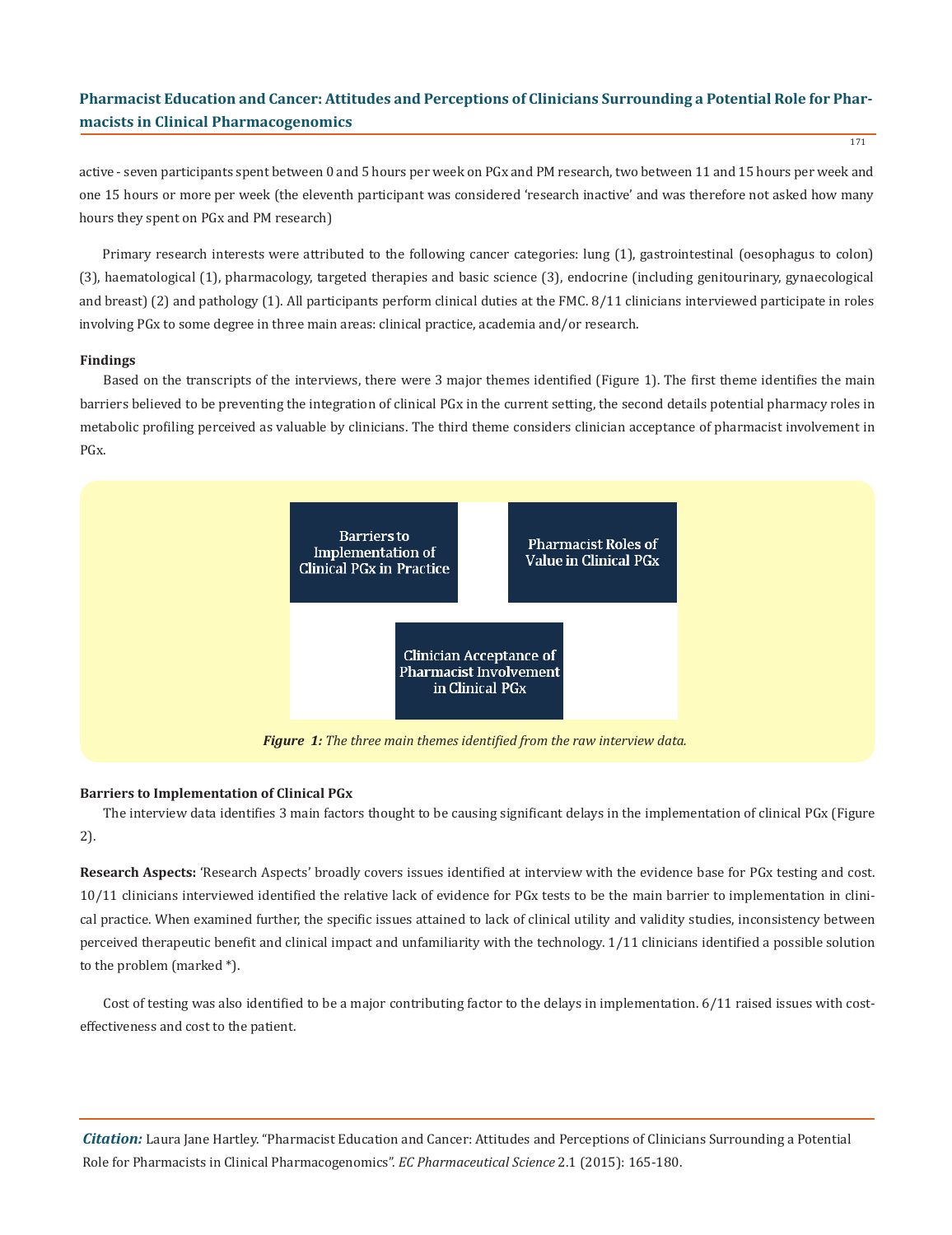172



*Figure 2: A summary of the barriers facing the implementation of clinical PGx in practice identified at interview.*

Practice Issues: The topic of 'practice issues' describes the challenges associated with daily working practice and personnel and is subdivided into concerns surrounding PGx testing timelines, the relationship with pharmacy, how integration into practice could be done, communication and pharmacist education.

5/11 clinicians identified problems with the timeline of performing PGx tests in practice.

3/11 clinicians were concerned about the relationship with pharmacy, the attribution of responsibility and how these tests would be incorporated into busy clinical practices.

1/11 clinicians identified an issue with communication between colleagues in the public healthcare system.

1/11 clinicians identified an issue with pharmacist education

**Precedent:** The final sub-category identified was 'precedent'. 7/11 clinicians stated that current practice is based on following what has been successful previously and therefore the profession demonstrates a reluctance to adopt new technologies. 1/11 clinicians gave an example of such reversed practice (marked \*).

#### **Pharmacist Roles of Value**

A total of 4 areas where pharmacist input would be of value to clinicians and their clinical practice was identified from the raw data (Figure 3).

**Research Roles:** 4/11 clinicians identified a role for pharmacy in developing the evidence base for PGx tests by performing clinical utility/validity, cost-effectiveness and bioavailability studies. 1/11 clinicians stated that the issue of insufficient evidence was not something that could be 'addressed on an individual level' but rather as a collective effort (marked \*).

**Practical Roles:** 11/11 clinicians identified roles for pharmacy in the day to day running of PGx testing in clinics. This included roles such as ordering tests, filling out paperwork, getting consent, interpreting results and recommending drugs and dosages.

**Pastoral and Educational Roles:** 8/11 clinicians acknowledged a role for pharmacy in pastoral (e.g. patient advocate) and educational roles (e.g. PGx champion and HCP education).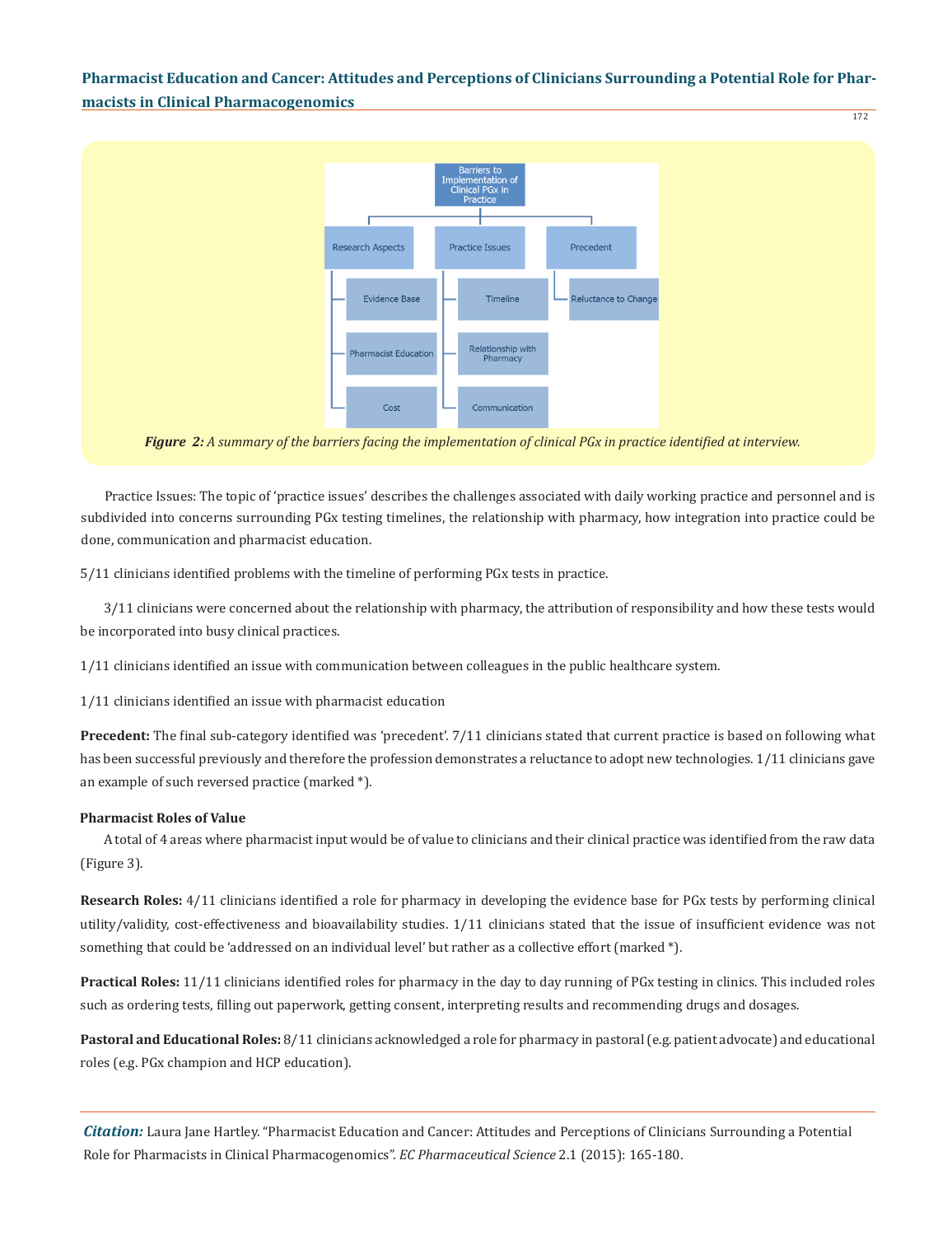173



**Administrative Roles:** 6/11 clinicians stated that pharmacy input into the development and enforcement of PGx protocols and guidelines would be of value to clinical practice.

### **Clinician Acceptance of Pharmacist Involvement in Clinical PGx**



**Attitudes:** 11/11 clinicians appeared comfortable with pharmacist involvement in clinical PGx practice. 8/11 actively demonstrated a positive attitude. 0/11 clinicians demonstrated a negative attitude towards pharmacist involvement in metabolic profiling.

**3.2.3.2 The Importance of Multi-Disciplinary Working in Clinical PGx:** 6/11 clinicians interviewed highlighted the need for multidisciplinary working in PGx practice. When examined further, multi-disciplinary working was needed to ensure the uptake of these tests into practice and to improve the education of all HCPs involved with the pharmaceutical management of patients.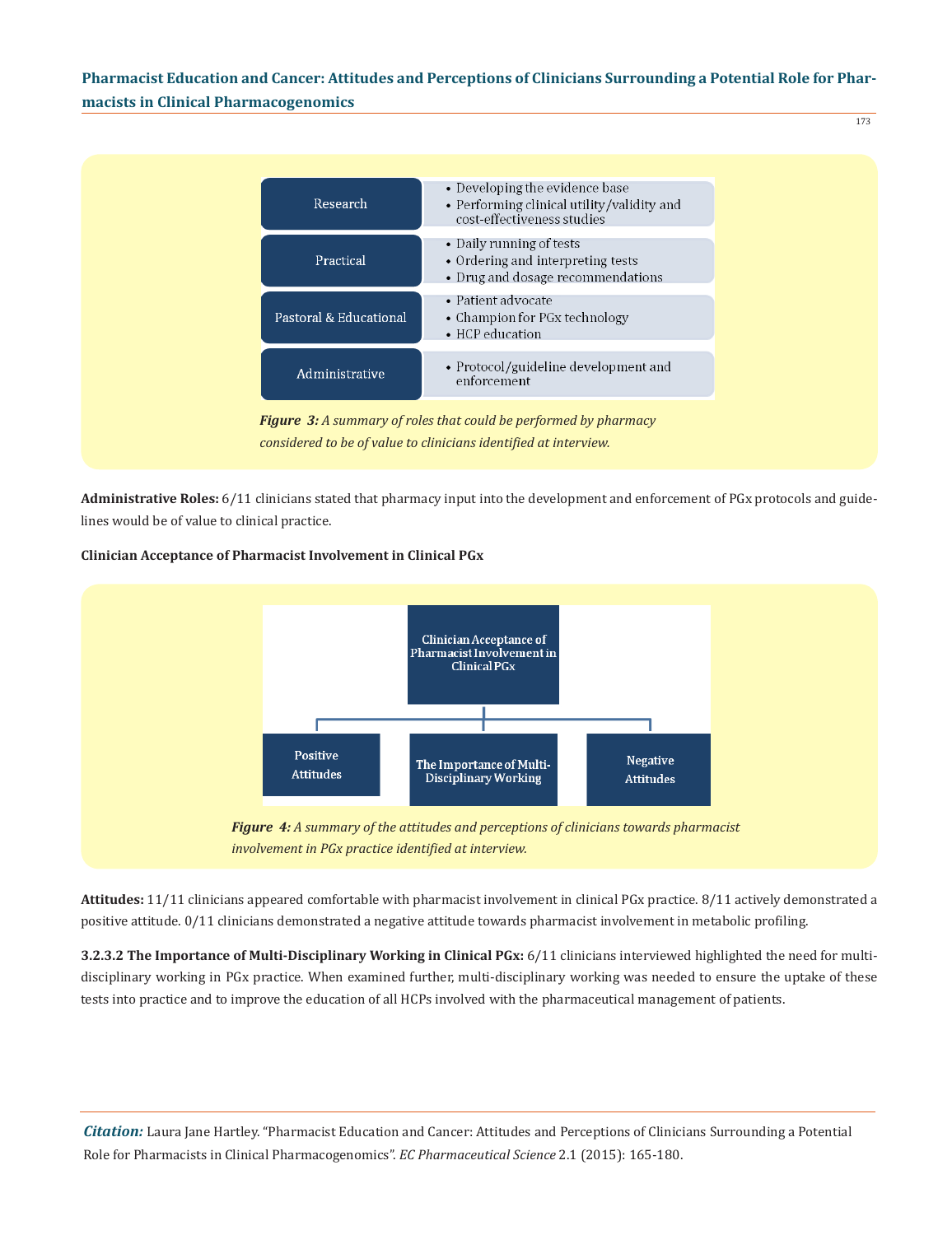#### **Discussion**

#### **Analysis of Findings**

**Barriers:** The problems facing the integration of clinical PGx in practice is a subject that has been addressed many times in the literature [2,5,16]. The main barriers identified by this study are consistent with those findings. The literature identified other possible barriers that were not mentioned in detail at interview - the issues of reimbursement [10] and pharmacist education [18]. Previous studies have suggested that currently, pharmacy is not sufficiently educated to participate in PGx practice therefore the issue of education was predicted to arise. However, only 1/11 clinicians queried it. A contradicting study [20] stated that the majority of pharmacy schools now include PGx in their curricula to varying degrees and a study conducted at the FMC identified that some of the resident pharmacists were knowledgeable enough and performed roles in PGx [35] therefore it is possible views about pharmacist education were obscured by the fact that it is not an issue at this institution.

One barrier not addressed by the literature but identified in the study was that of precedent. 7/11 clinicians interviewed stated that current prescribing practice is dictated by the successes of previous prescribing habits and therefore they perceive a reluctance to introduce new technologies which may or may not cause substantial time delays. As mentioned earlier, an American study [25] examined the way by which new technologies are adopted into practice and found that many were affected by the 'I will if you will' principle. These findings and the results of this study indicate that if metabolic profiling can be incorporated successfully into one department, the rest of the profession may follow.

The lack of sufficient evidence for testing and timeline of carrying out the tests were perceived to be the most important factors identified by this study preventing PGx implementation. Lack of evidence was also found to be the most expensive and time consuming barrier to overcome. However, the results indicate that until these issues are addressed metabolic profiling will not move forward into widespread clinical practice despite reassurances that it is a beneficial thing to do.

Roles for Pharmacists: Roles for pharmacists in PGx ascertained from the literature included interpreting PGx tests, choosing or making recommendations for drug therapy and counselling patients with regards to their PGx information [20,21,22] amongst other practical and pastoral roles. The findings from this study were largely consistent with those in the literature however other roles not addressed by the literature were also identified. These included administrative and research roles such as protocol/guideline development, and performing clinical utility, validity and cost-effectiveness analyses.

11/11 interviewees emphasised a potential role for pharmacy in the day-to-day running of metabolic profiling. One clinician highlighted this by demonstrating a good working relationship with a ward pharmacist who is already involved in practical and pastoral PGx roles such as carrying out select tests for gentamicin and methotrexate and acting as a patient advocate. The findings from this interview indicate that the haematology department may be an ideal location to trial the integration of these tests in clinical practice as an extension of current practice. The practical and pastoral/educational roles a pharmacist could perform found by this study are consistent with those suggested in the literature.

**Attitudes and Perceptions:** Until now there have been no studies investigating the clinician-pharmacist relationship with regards to PGx and therefore there are no studies to compare the results of this investigation to. In practice, there has long been perceived disquiet between clinicians and pharmacy for unknown reasons [40]. Appearing oblivious to this, 11/11 participants demonstrated a positive attitude towards practical PGx roles for pharmacists provided there were protocols and guidelines in place to ascertain the attribution of responsibility, scope and implications of testing. These same clinicians also identified an active role for pharmacists in strengthening the evidence base for PGx tests, a role which previously may have been left to industry implying their trust in the profession.

11/11 interviewees emphasised a potential role for pharmacy in the day-to-day running of metabolic profiling. One clinician highlighted this by demonstrating a good working relationship with a ward pharmacist who is already involved in practical and pastoral PGx roles such as carrying out select tests for gentamicin and methotrexate and acting as a patient advocate. The findings from this

*Citation:* Laura Jane Hartley. "Pharmacist Education and Cancer: Attitudes and Perceptions of Clinicians Surrounding a Potential Role for Pharmacists in Clinical Pharmacogenomics". *EC Pharmaceutical Science* 2.1 (2015): 165-180.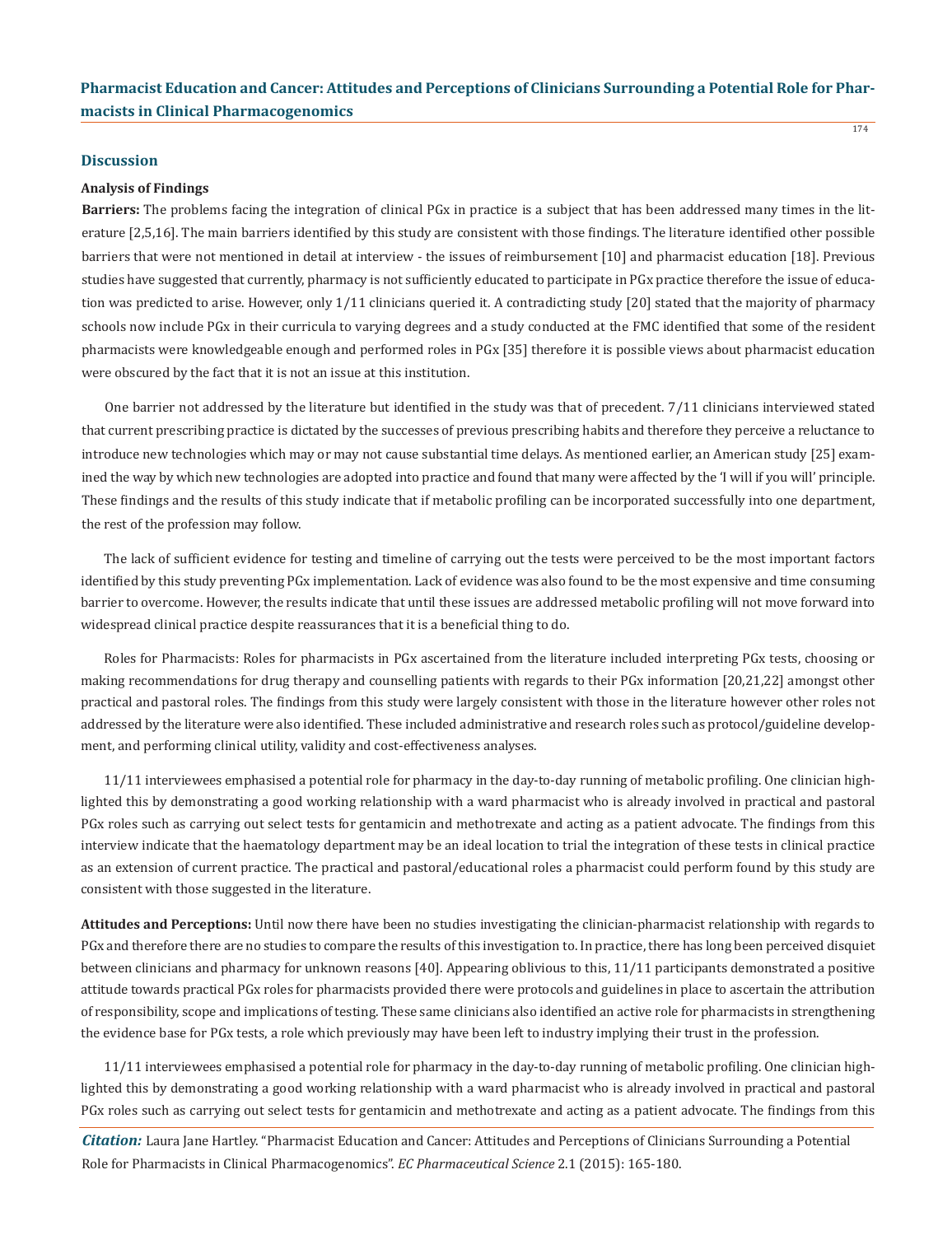interview indicate that the haematology department may be an ideal location to trial the integration of these tests in clinical practice as an extension of current practice. The practical and pastoral/educational roles a pharmacist could perform found by this study are consistent with those suggested in the literature.

**Attitudes and Perceptions:** Until now there have been no studies investigating the clinician-pharmacist relationship with regards to PGx and therefore there are no studies to compare the results of this investigation to. In practice, there has long been perceived disquiet between clinicians and pharmacy for unknown reasons [40]. Appearing oblivious to this, 11/11 participants demonstrated a positive attitude towards practical PGx roles for pharmacists provided there were protocols and guidelines in place to ascertain the attribution of responsibility, scope and implications of testing. These same clinicians also identified an active role for pharmacists in strengthening the evidence base for PGx tests, a role which previously may have been left to industry implying their trust in the profession.

The study also further highlighted the importance of multi-disciplinary working (which was identified in an earlier study [35]) indicating that PGx testing should be a collaborative effort between all HCPs involved in the pharmaceutical care of a patient i.e. the clinicians, pharmacists and nurses so that the utilisation of PGx data and knowledge of PGx improves. This again contradicts the notion of an unsatisfactory working relationship between clinician and pharmacist and the FCIC itself is a perfect example of what medicine is capable of when HCPs work together. This result also appears to negate the barriers identified with practice issues such as communication and the relationship with pharmacy.

Despite the many perceived barriers facing the integration of metabolic profiling in practice found both in the literature and in this study, none of the participants demonstrated a negative attitude towards pharmacist involvement in PGx. The results indicate that the interviewees believe pharmacy to be well placed to perform practical and pastoral roles in PGx. Three viewpoints raised demonstrated the need for clinician involvement in PGx (both metabolic and biomarker profiling) furthering the importance of multi-disciplinary working - clinician input into the development of PGx protocols, the selection of tissues for PGx testing (where PGx markers relating to the pharmacodynamic of targeted therapies are concerned) and informing clinicians when a test has been done.

#### **Limitations of the Study**

There are several limitations affecting generalisability, objectivity and interpretation related to this study

**Generalisability:** The number of clinicians interviewed was a major limitation to the study. The small sample size may not be representative of a larger population and may affect the ability to generalise the results. This limitation was due to the time-frame of the study (which lasted 12 weeks inclusive of study design, data collection and data analysis) and the narrow inclusion criteria of the participants as well as their availability for interview. The limited sample size was not due to return of invitation as the study had a 100% return rate of acceptance. It was decided to interview clinicians from one location (FMC, Australia) to aid data collection and minimise time delays but this may have affected the generalisability of the results as practice may differ between hospitals and between countries (particularly between developed and developing countries where resources may be scarce). By only interviewing clinicians the study is also limited as it only describes the views of one profession involved in the pharmaceutical management of patients. Previous studies have investigated alternative viewpoints [35] however; nursing staff have yet to be consulted. Despite these limitations, the data collected was consistent with the findings identified by the literature. To improve the generalisability of the results and to ensure the results are representative of a larger population, a larger sample size is required covering the breadth of professions involved in patient pharmaceutical care across a range of countries.

**Researcher Bias and Objectivity:** 9/11 participants were involved in clinical, research and/or academic PGx roles. For this reason it is possible that the objectivity of the study was compromised. Effort was made to include clinicians with little knowledge of PGx and limited PGx roles, namely surgeons and pathologists, to minimise bias and increase objectivity.

*Citation:* Laura Jane Hartley. "Pharmacist Education and Cancer: Attitudes and Perceptions of Clinicians Surrounding a Potential Role for Pharmacists in Clinical Pharmacogenomics". *EC Pharmaceutical Science* 2.1 (2015): 165-180.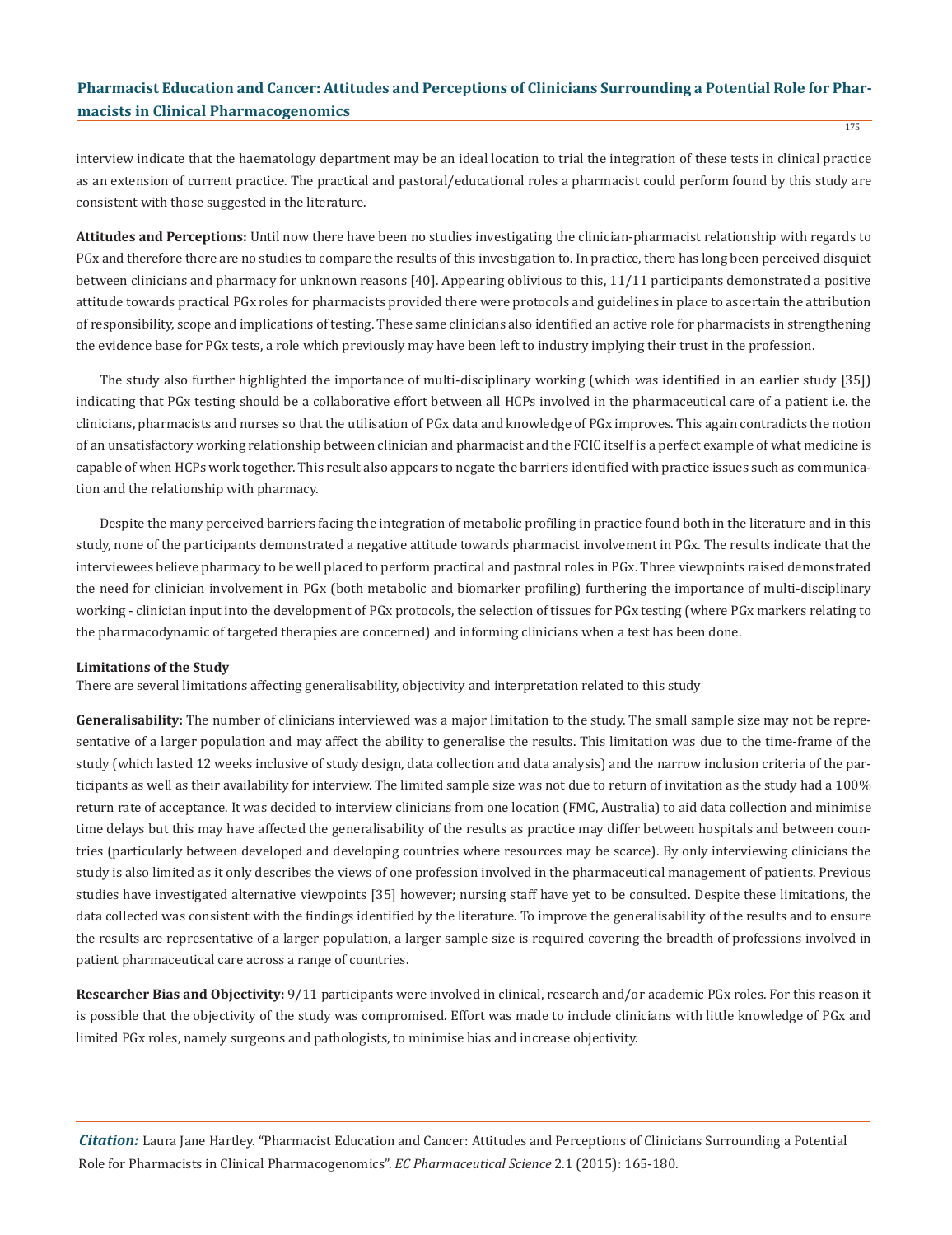176

Another limitation to the study may be its design and the interpretation of the interview findings. It is possible that both were influenced by the researchers own attitudes and assumptions, compromising the objectivity. Care was taken not to introduce any researcher bias into the study by asking objective open ended questions that did not prompt a subsequent subjective response from the researcher. The interview questions were checked by three separate sources to ensure no bias was introduced however; it is possible that the participants' response may have affected the way the researcher asked the next question.

The quality of recordings at times was affected by background noise. Care was taken to minimise this by using sound-proofed meeting rooms but constraints on clinicians' time sometimes necessitated the use of their offices instead.

**Interpretation of Research:** Despite recognition as a valuable source of research by many professions, qualitative research in itself may be a limitation. There is a common perception that qualitative research is not 'real research' [41] and therefore this may affect its credibility. Since this study looks at the attitudes towards and perceptions of a currently hypothetical role for pharmacists in clinical PGx, qualitative research was considered the best option as it is unrealistic to measure attitudes using qualitative parameters.

### **Conclusion**

In conclusion, this study was found to be consistent with previous studies detailing the barriers to the implementation of clinical PGx in practice. The barrier perceived as the most significant was the issue of insufficient evidence pertaining to clinical utility, validity and cost-effectiveness. Viewpoints raised during this study indicate that until the evidence base has been strengthened clinicians are unlikely to adopt PGx testing into their everyday practice regardless of who performs them. Roles for pharmacists were found to be largely consistent with previous findings although some additional roles were identified in protocol/guideline development, enforcement and strengthening of the evidence base. Although there were foreseen conditions to these roles (multi-disciplinary working and protocolisation) overall, a positive attitude towards PGx roles for pharmacists was observed. Previous studies identified clinician acceptance of pharmacy roles as an important driver for the uptake of clinical PGx [35]. This study has acknowledged acceptance of the role of pharmacist-led PGx practice. A potential area for trial was identified in the haematology department where currently, they perform a higher number of PGx tests than any other department interviewed.

Since the number of participants in this study was small more interviews covering both the breadth of professions involved in the pharmaceutical care of patients and other settings such as the UK, USA and developing countries would need to be done in order to obtain more data and increase how representative the results are of a larger population.

Recent claims state that the 'substantive benefits of personalised medicine continue to elude us' and that the technological advances facilitate research but do not have an impact on patient outcomes [42], however; research into the implementation of PGx testing is ongoing. Future study may now focus on the nursing professions and patient viewpoints of PGx, how PGx testing could be incorporated into busy clinical practice, the support network and business models needed to ensure its success, the strengthening of the PGx evidence base and increasing the awareness amongst the healthcare community of the benefits of metabolic profiling as these are important drivers that will encourage pharmacists to take up roles in PGx.

Now the issue of clinician acceptance has been addressed, clinical PGx is closer to becoming a reality. Advancing PGx may provide a wide variety of new roles for pharmacists in practice [43] but predictably it will take time to integrate it in a way that is effective, undemanding and inherently beneficial to patient care [44].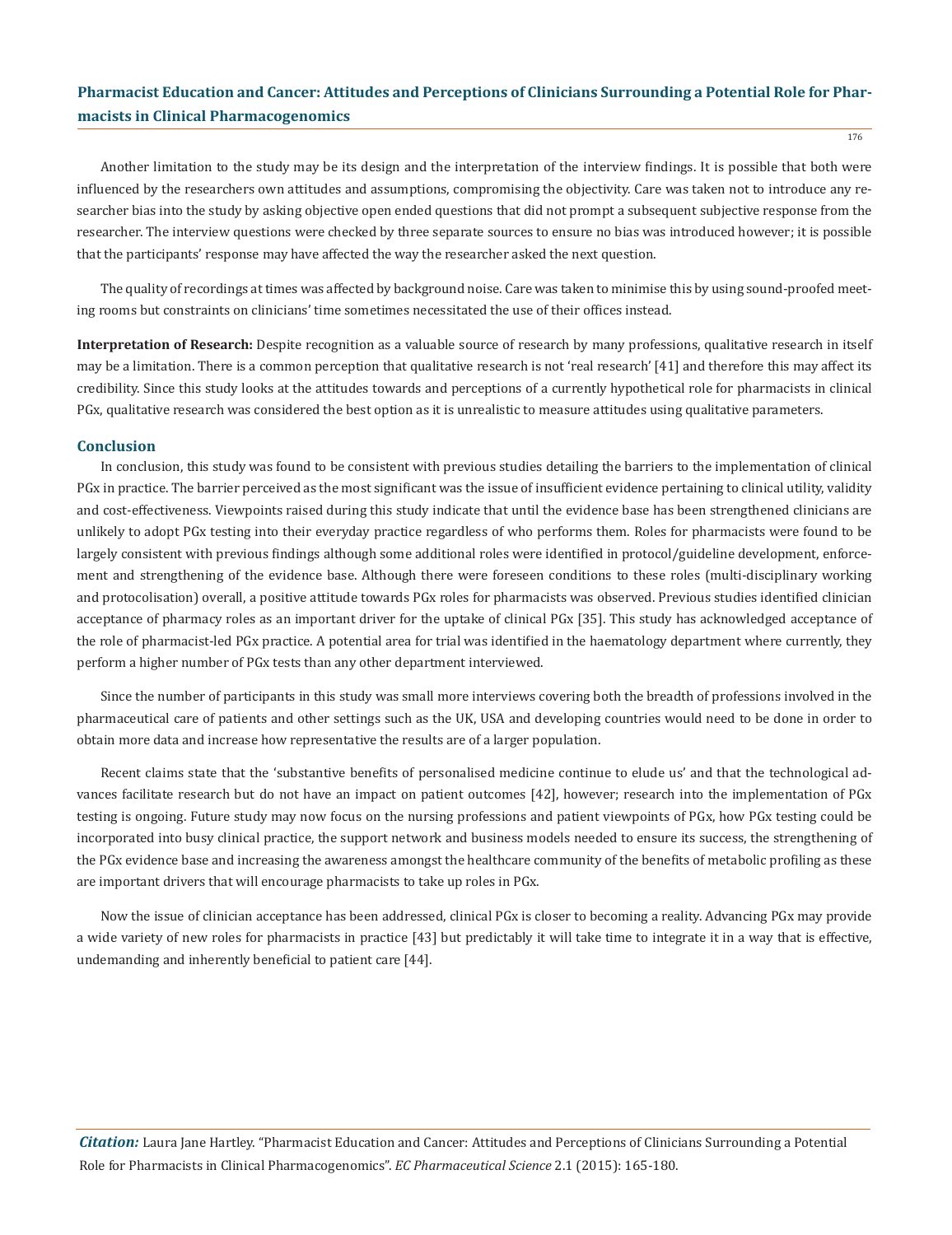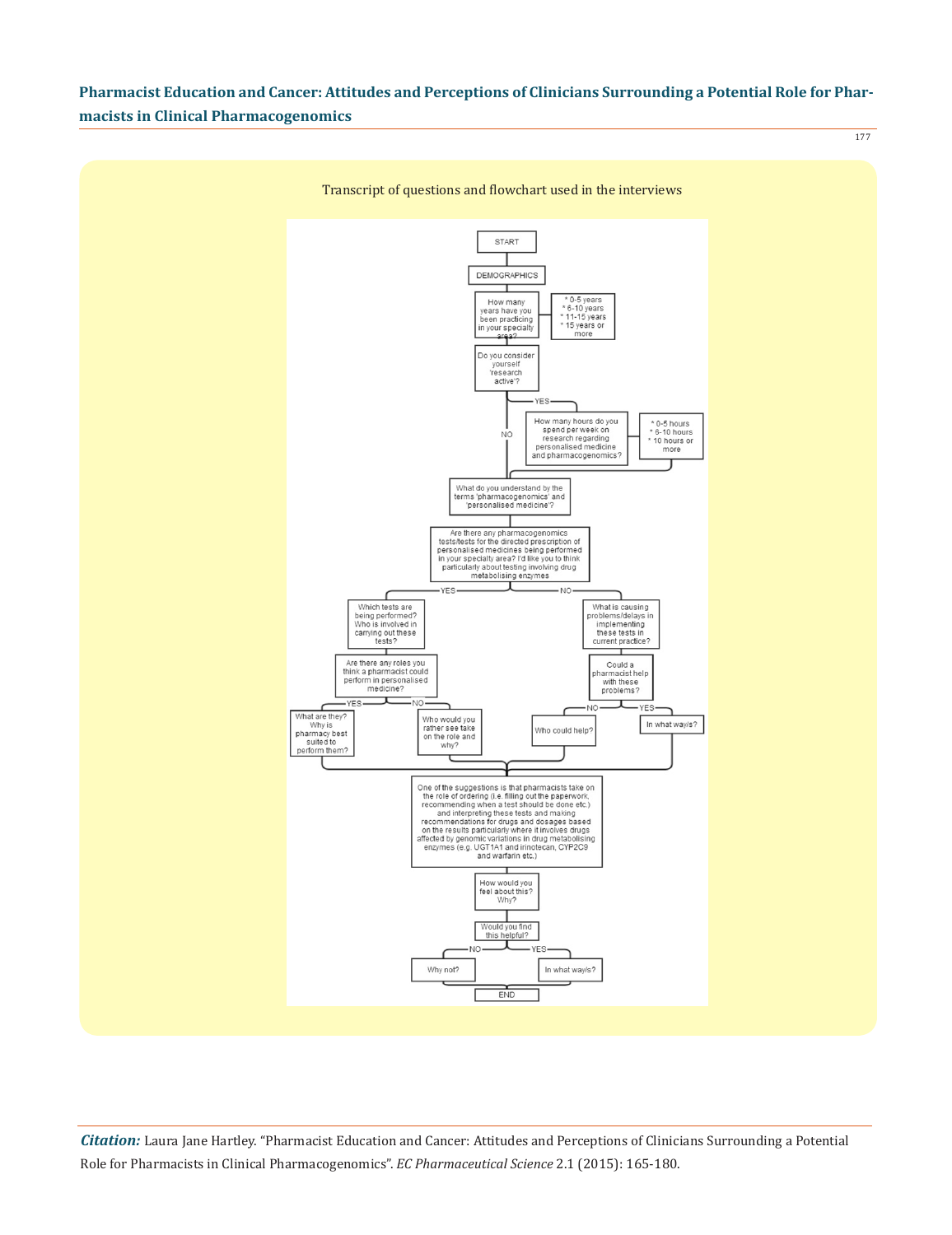### **List of figures used in study**

*Figure 1: major themes identified from the primary interview data analysis*

*Figure 2: a summary of the barriers to implementation of clinical PGx in practice identified at interview*

*Figure 3: a summary of the roles performed by pharmacists that are considered of value to clinicians identified at interview*

*Figure 4: a summary of the attitudes and perceptions of clinicians towards pharmacist involvement in clinical PGx practice identified at interview*

### **List of footnotes**

- a. page 8 Comprehensive details are available in the original study papers (referenced). The ethical and legal considerations of PGx testing are outside the scope of this study
- b. page 17 'specialist' taken to mean consultant, surgeon and includes participants with further specialist training such as pa thologists

### **List of abbreviations**

**FCIC:** Flinders Centre for Innovation in Cancer **FMC:** Flinders Medical Centre **HCPs:** Healthcare Providers/Professionals **PGx:** Pharmacogenomics **PM:** Personalised medicine

### **Bibliography**

- 1. El-Ibiary SY., *et al*. "Potential roles for pharmacists in pharmacogenetics". *Journal of American Pharmacists Association* 48.2 (2008): 21-32.
- 2. Dias M., *et al*. "Exploration of the perceptions, barriers and drivers of pharmacogenomics practice among hospital pharmacists in South Australia". *The Pharmacogenomics Journal* 14.3 (2014): 2013.2031.
- 3. Clemerson J and Payne K "Pharmacogenetics background and future potential" *Hospital Pharmacist* 15 (2008): 159-164.
- 4. Lewis RJ., *et al*. "The economic evaluation of personalised oncology medicines: ethical challenges". *Medical Journal of Australia*  199.7 (2013): 471-473.
- 5. McKinnon R., *et al.* "A critical analysis of barriers to the clinical implementation of pharmacogenomics". *Journal of Therapeutics and Clinical Risk Management* 3.5 (2007): 751-759.
- 6. Crews KR., *et al*. "Development and Implementation of a pharmacist-managed clinical pharmacogenetics service". *American Jour nal of Health-System Pharmacy* 68.2 (2011): 143-150.
- 7. Ikediobi ON., *et al*. "Addressing the challenges of the Clinical Application of Pharmacogenetic Testing". *Clinical Pharmacology & Therapeutics* 86.1 (2009): 28-31.
- 8. Chen R., *et al*. "Promise of personalised omics to precision medicine". *WIREs Systems Biology and Medicine* 5.1 (2013): 73-82.
- 9. Sorich MJ., *et al*. (2012) "Personalised Medicine: Potential, Barriers and Contemporary Issues". *Current Drug Metabolism* 13.7 (2012): 1000-1006.
- 10. Meckley LM., *et al*. "Personalised medicine: factors influencing reimbursement". *Health Policy* 94.2 (2010): 91-100.
- 11. Genelex Irinotecan (Camptosar) DNA test 2008.
- 12. Vegter S., *et al*. "Pharmacoeconomic evaluations of pharmacogenetic and genomic screening programmes: a systematic review on content and adherence to guidelines". *Pharmacoeconomics* 26.7 (2008):569-587.
- 13. Anderson C., *et al*. "Reforming pharmaceutical education to enhance global uptake of pharmacogenomics and personalised medi cine". *Current Pharmacogenomics and Personalized Medicine* 10.3 (2012): 231-238.
- 14. The Lancet Oncology (Dec 2008) Volume 9 p1113 Direct-to-consumer genetic tests: flawed and unethical (accessed online Feb 2014).

*Citation:* Laura Jane Hartley. "Pharmacist Education and Cancer: Attitudes and Perceptions of Clinicians Surrounding a Potential Role for Pharmacists in Clinical Pharmacogenomics". *EC Pharmaceutical Science* 2.1 (2015): 165-180.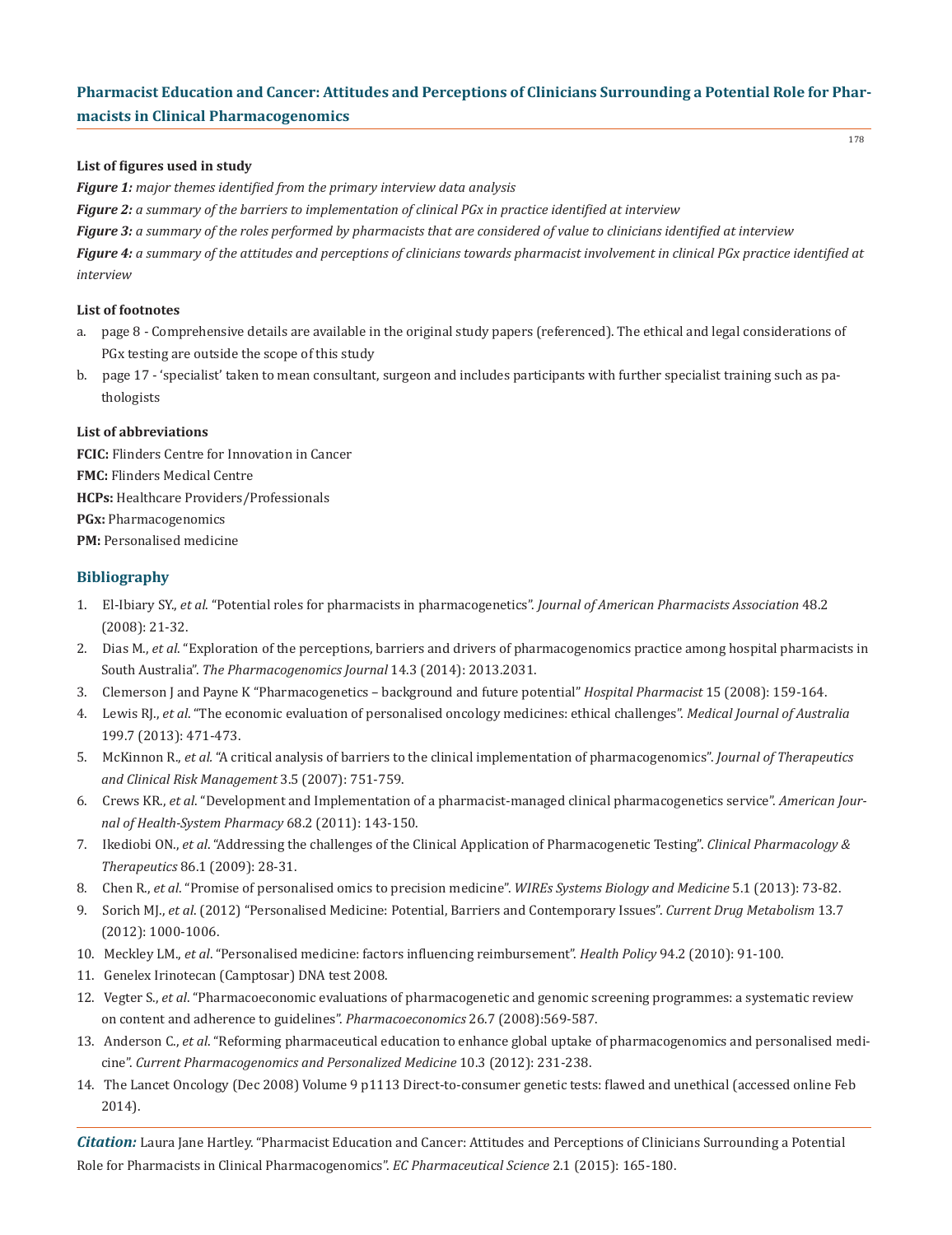- 15. Coorey M., *et al*. "Interpreting the clinical utility of a pharmacogenomic marker based on observational association studies". *The Pharmacogenomics Journal* 14 (2014): 1-5.
- 16. Corkindale D., *et al*. "Low adoption of pharmacogenetic testing: an exploration and explanation of the reasons in Australia" *Per sonalised Medicine* 4.2 (2007): 191-199.
- 17. Xu Q., *et al*. "Predictive and prognostic roles of BRAF mutation in patients with metastatic colorectal cancer treated with anti epidermal growth factor receptor monoclonal antibodies: a meta-analysis". *Journal of Digestive Diseases* 14.8 (2013): 409-416.
- 18. Higgs JE., *et al*. "Pharmacogenetics education in British Medical Schools". *Genomic Medicine* 2.3 (2008): 101-105.
- 19. Parkinson DR., *et al*. "Educating for personalised medicine: a perspective from oncology". *Clinical Pharmacology & Therpeutics* 86.1 (2009): 23-25.
- 20. Murphy JE., *et al.* "Pharmacogenomics in the Curricula of Colleges and Schools of Pharmacy in the United States". *The American Journal of Pharmaceutical Education* 74.1 (2010): 1-10.
- 21. Royal Pharmaceutical Society of Great Britain. "How will pharmacogenetics impact on pharmacy practice? Pharmacists' view and educational priorities". Published by NHS National Genetics Education & Development Centre Birmingham (2007).
- 22. Zdanowicz MM., *et al*. "Concepts in Pharmacogenomics Bethesda: American Society of Health-System Pharmacists". *The Ameri can Journal of Pharmaceutical Education* 74.10 (2010).
- 23. Frueh FW., *et al*. "From pharmacogenetics to personalised medicine: a vital need for educating health professionals and the com munity". *Pharmacogenomics* 5.5 (2004): 571-579.
- 24. Sheffield LJ., *et al*. "Genes FX Health Pty Ltd". *Personalised Medicine* 8 (2011): 397-400.
- 25. Mahajan V., *et al*. "New product diffusion models". *Kluwer Academic Publishers* MA, USA.
- 26. Joffe HV., *et al*. "Warfarin dosing and cytochrome P450 2C9 polymorphisms". *Journal of Thrombosis Haemostasis* 91.6 (2004): 1123-1128.
- 27. Hirsh J., *et al.* "American Heart Association/American College of Cardiology Foundation guide to warfarin therapy". *Journal of American College Cardiology* 107.12 (2003): 1692-1711.
- 28. Kitzmiller JP., *et al*. "Pharmacogenomic testing: relevance in medical practice: why drugs work in some patients but not in oth ers". *Cleveland Clinic Journal of Medicine* 78.4(2011): 243-257.
- 29. Pirmohamed M., *et al*. "A randomised trial of genotype-guided dosing of warfarin". *The New England Journal of Medicine* 369 (2013): 2294-2303.
- 30. Squassina A., *et al.* (2010) "Realities and Expectations of Pharmacogenomics and Personalised Medicine Impact of Translating Genetic Knowledge into Clinical Practice". *Pharmacogenomics* 11.8 (2010) 1149-1167.
- 31. Kwadijk-de Gijsel S., *et al*. "Variation in the CYP2D6 gene is associated with a lower serum sodium concentration in patients on antidepressants". *British Journal of Pharmacology* 68.2 (2009): 221-226.
- 32. Jain KK. "Role of oncoproteonomics in the personalised management of cancer" *Expert Rev Proteonomics* 1.1 (2004): 49-55.
- 33. Mok TS., *et al*. "Gefitinib or carboplatin-paclitaxel in pulmonary adenocarcinoma". *The New England Journalof Medicine* 361.10 (2009): 947-957.
- 34. Genomas Press Releases Genomas awarded US patent for PhyzioType system to predict cardio-metabolic side effects of psychiat ric drugs (2014).
- 35. Ziebland S., *et al*. "Making sense of qualitative data analysis: an introduction with illustrations from DIPEx (personal experiences of health and illness)". *Medical Education* 40.5 (2006): 405-414.
- 36. Anderson C. "Presenting and evaluating qualitative research". *The American Journal of Pharmaceutical Education* 74.8(2010): 141.
- 37. Dew K. "A health researcher's guide to qualitative methodologies". *Australian and New Zealand Journal of Public Health* 31.5 (2007): 433-437.
- 38. Anderson C. "Introduction to research methods (PowerPoint pdf handout) Nottingham: University of Nottingham (2013).
- 39. Liaw ST., *et al*. "Doctor and pharmacist back to the apothecary!" *Australian Health Review* 33.2 (2009): 268-278.